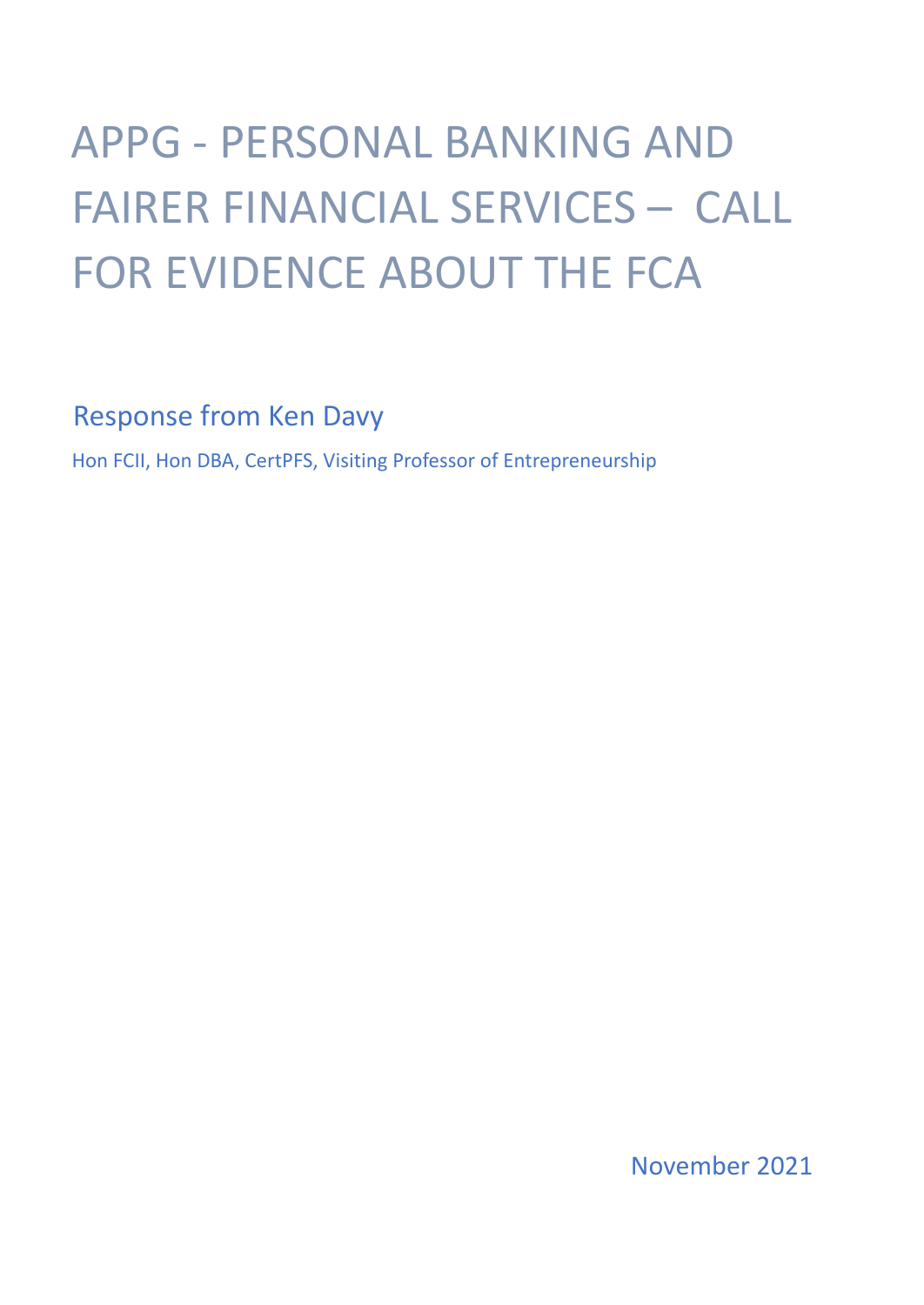# Contact Details REDACTED

## About the writer

I have spent many years in financial services distribution. This included 30 years as a financial adviser, during which time I conducted almost 10,000 client advisory meetings without a single formal complaint. I am currently Chairman of Fintel PLC. I believe passionately in the value good financial advice delivers to consumers, by helping them accumulate savings and protect their families. Throughout my career I have been dedicated to raising the standards of financial advice.

## **Permissions**

- Do you give permission that your name is put into the public domain? *Yes*
- Do you give permission that your response is put into the public domain? *Yes* (With Email address, phone number and postal address redacted).

Question Set F – For other stakeholders

Q1: Please tell us about yourself and outline, just briefly to begin with, how you came to interact with the Financial Conduct Authority?

I have spent many years in financial services and been involved at every level of financial services

Page | 1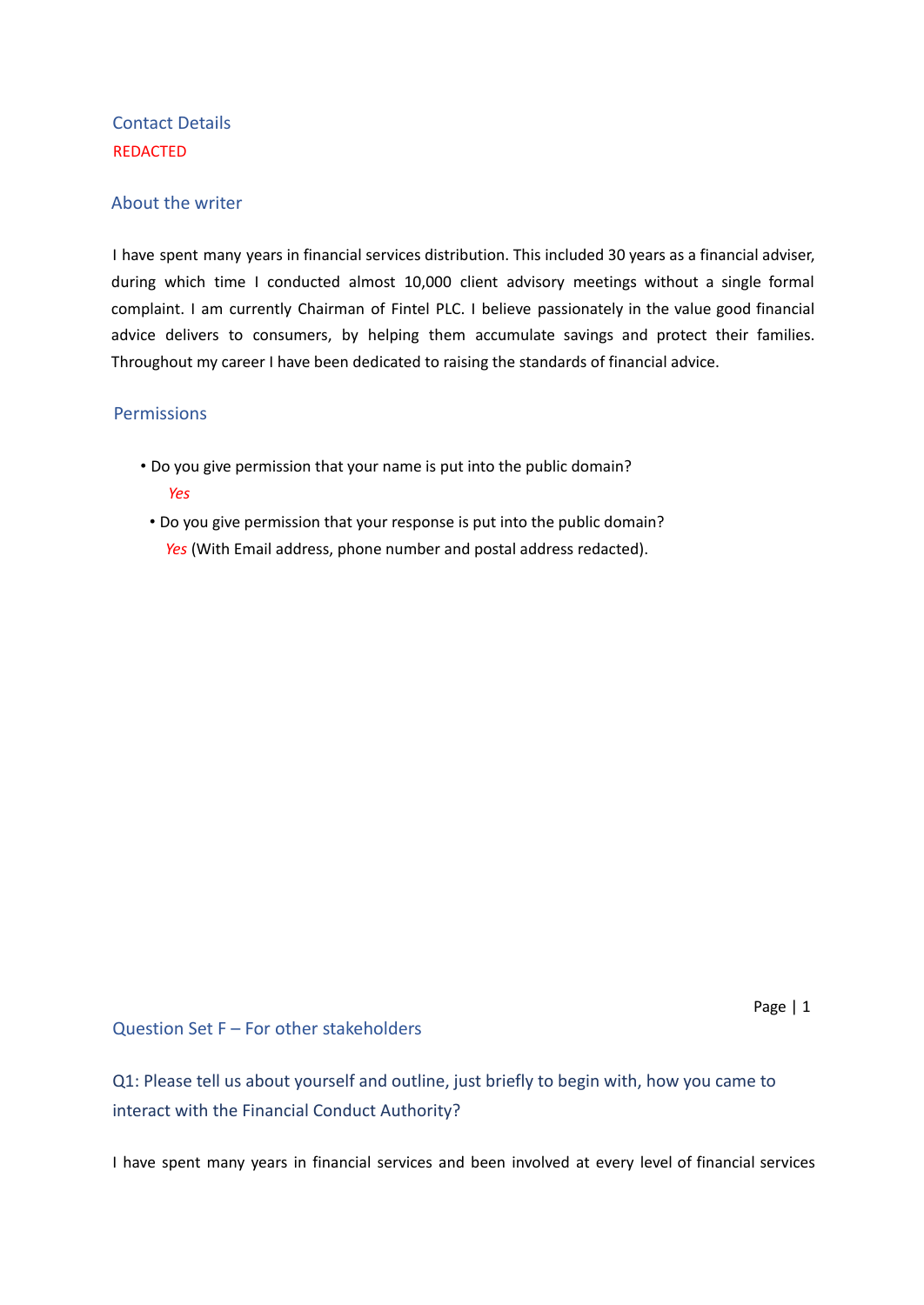distribution, as well as involvement in product design etc. This included 30 complaint free years as an independent financial adviser.

I believe passionately in the value that good financial advice provides for consumers by helping them accumulate savings and protect their families. Throughout my career, which included a period on the Board of the Personal Investment Authority, I have been dedicated to raising the standards of advice. My fundamental belief is that clients should understand: What they are buying, Why they are buying it, What it is costing, and Who they are buying from. I am an Hon Fellow of the CII and former President of the Life Insurance Association and have served on numerous industry bodies and regulatory groups. Along the way I have received countless accolades, including several "outstanding contribution to financial services" awards.

I am presently Chairman of Fintel PLC which provides compliance support, technology and other services to over 3,000 independent financial advice practices across the UK. All of these firms are directly regulated by the FCA. We therefore have extensive interaction with the FCA, assisting firms to become directly authorised and supporting them throughout their business lives, especially in any dealings with the FCA.

## Q2: What is your interest in, or connection with, the FCA?

I would like the firms that we serve and, in turn the many hundreds of thousands of consumers they serve, to benefit from a much more efficient and effective regulator. Unfortunately, too often the regulator is slow to act against reckless or criminal advice or high-risk products, whilst creating overly bureaucratic processes for the sector as a whole. This tarnishes the reputation of the sector, and creates significant liabilities on honest firms through the wholly inappropriate funding method of the Financial Services Compensation Scheme (FSCS).

#### Q3: Briefly describe the interactions you have personally had with the FCA.

Over the years I have visited the FCA to urge them to address various issues, particularly in relation to the funding of the FSCS. I have responded to relevant Papers and Calls for Evidence etc. and attended meetings and conferences to hear from and meet FCA speakers.

Page | 2

#### Q4: In broad terms, what have your dealings with the FCA been like?

My dealings with the FCA have always been conducted very courteously and professionally. Unfortunately, one often feels that their minds are not really open to change, and that they are consulting purely because their terms of reference require them to do so.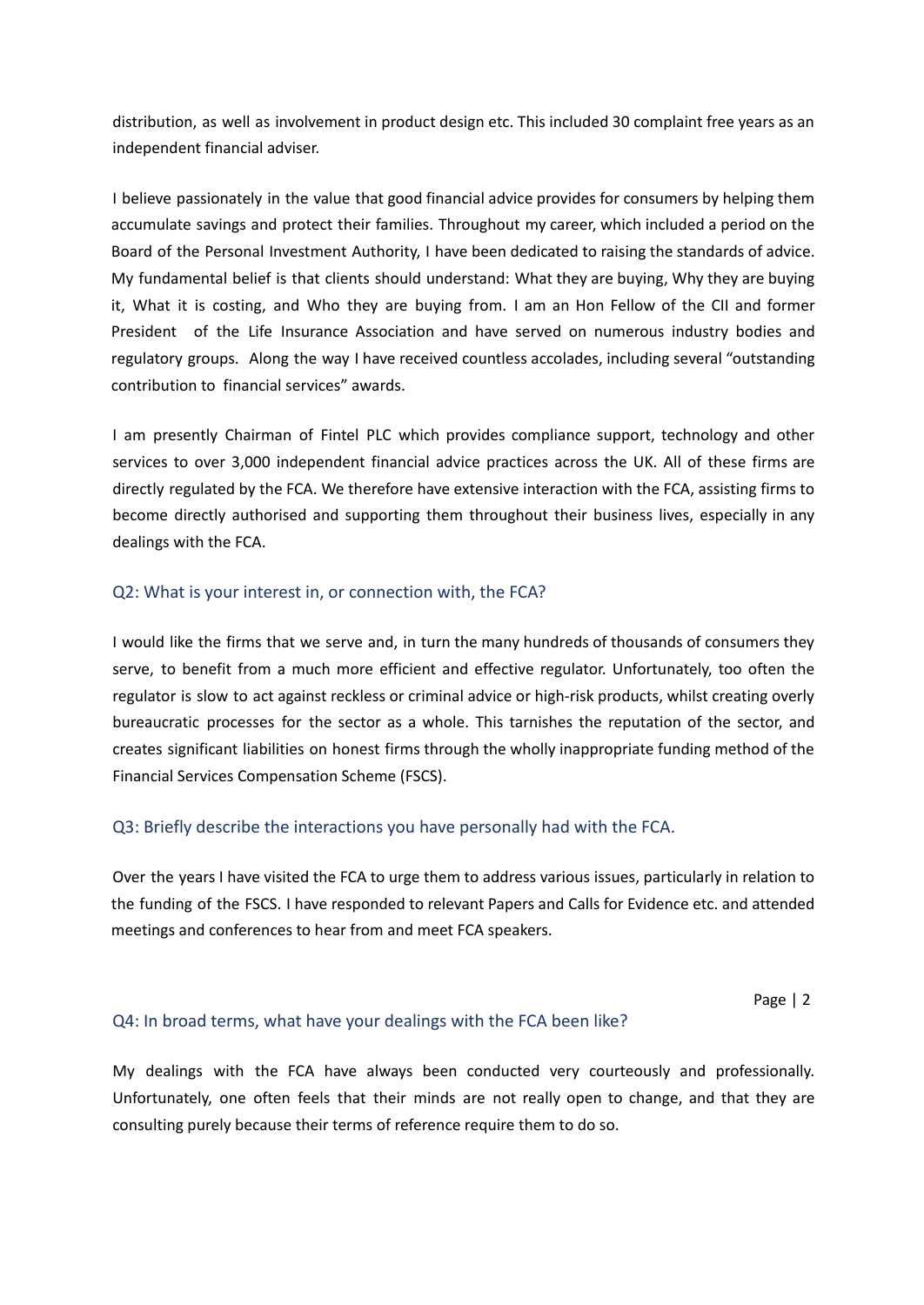Q5: Have you ever witnessed any actions or conduct that, in your reasonable belief, breached any law, regulatory code or applicable or relevant policy? If so, please explain which law, code or policy you believe was breached.

No

Q6: Have you experienced situations where interacting with the FCA has been helpful to either yourself or others? If so, please explain what made the interaction(s) helpful.

About seven years ago, following a detailed personal submission to the FCA in respect of the flawed funding of the FSCS, I met with the then FCA Chair. When the FSCS Review was concluded part of my proposal was adopted, which I attribute to my submission and the related meeting.

I had drawn attention to the fact that, uniquely, product manufacturers in the UK bore no responsibility for their distribution and that 100% of the risk, and cost, fell on the advisers. This is despite advisors having no possibility whatsoever of being aware of the irresponsible or criminal advisers who create the liabilities. Product Providers, on the other hand have a much greater knowledge of the market and therefore a greater likelihood of spotting wrong doing. Product manufacturers now contribute 25% towards the FSCS. This contribution should be increased to 80%.

# Q7: What are your thoughts on whether the FCA lacks the powers that it needs; or conversely, that it doesn't make good use of the powers it already has?

In general, the FCA does have the powers it needs. An exception is the Senior Managers Certification Regime, which does not apply to Appointed Representatives, and I understand would require legislation for it to do so. This is a nonsensical situation. A consumer has no meaningful way of being aware of the difference in responsibility between a directly authorised adviser, and one whose advice responsibility is not borne personally, but by his/her principal.

In other areas, whilst the FCA has the power it needs, it is often far too slow to respond to issues, nor does it make use of some of the market intelligence it either has, or should have, at its disposal.

## Page | 3 Q8: Have you experienced any difficulties or shortcomings in your interactions with the FCA?

The application process to become a directly regulated firm of the FCA is disgracefully slow. It can be several months before a case officer is nominated to look at an application. Then, even for the most straightforward of applications, it can take several more months before approval is granted. This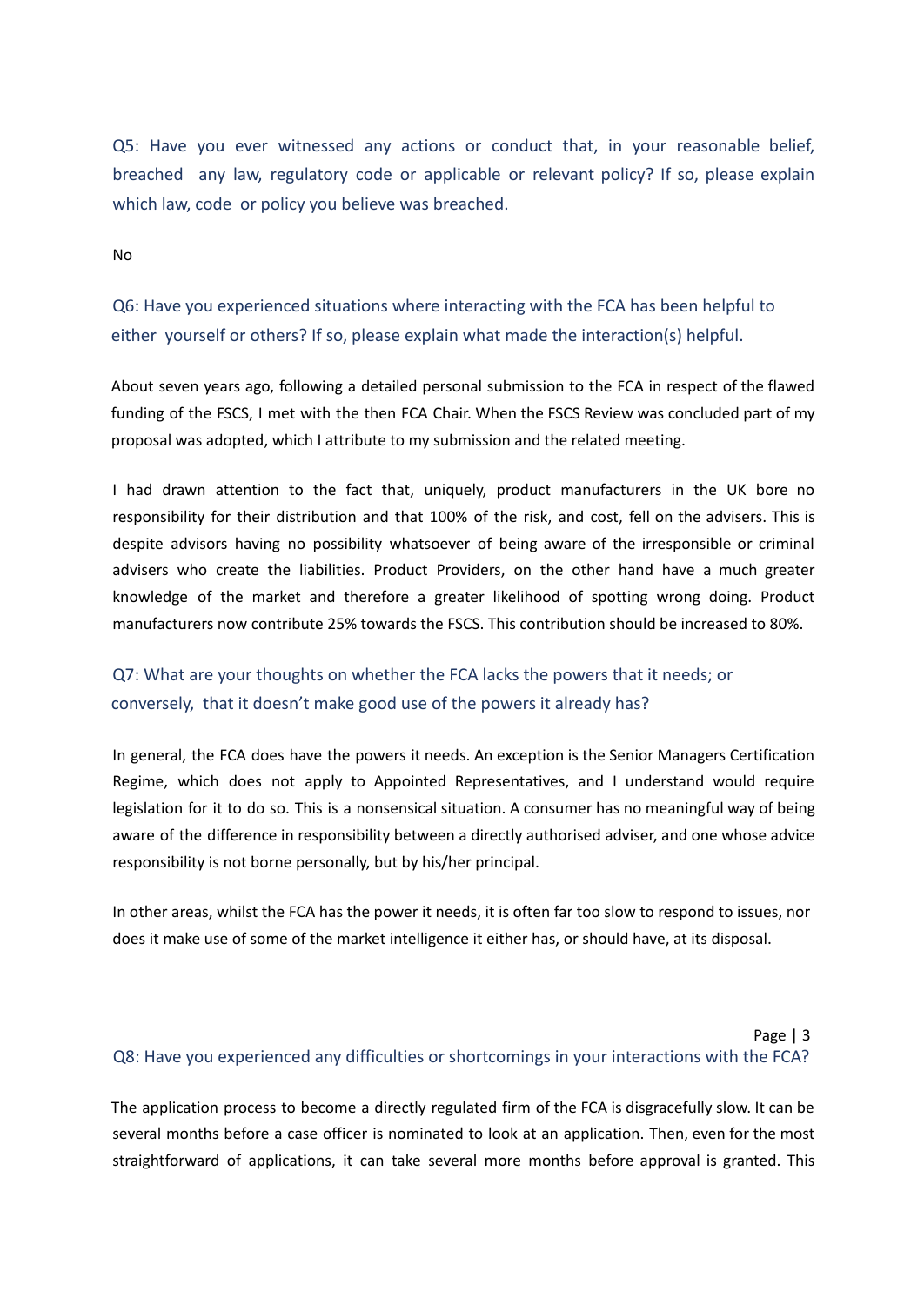amounts to a significant restraint of trade and potentially disadvantages consumers.

#### Q9: Have you experienced the FCA being reluctant to give clear answers to questions?

This is not something which has impacted on me personally.

#### Q10: What is your perception of the culture of the FCA, and what do you think of it?

My perception is that it is overly bureaucratic. This not helpful to the firms it regulates, nor does it enable it to act quickly enough when a problem or potential problem arises. This often results in increased consumer detriment which could, and should, have been avoided.

Q11: Have you ever complained officially about the FCA; if so to whom? What happened, and how do you feel about what happened? What feedback, if any, have you had about your complaint? How helpful was the feedback? How long has it taken for your complaint to be processed?

Not personally, however I am aware of a number of cases over the years which have resulted in serious harm and/or injustice to the firms or individuals concerned.

#### Q12: What do you think about the possibility of conflict of interest issues at the FCA?

Without knowledge as to how FCA personnel manage and share market sensitive information internally, this is difficult to answer. It must, however, be a concern where senior executives within the FCA leave and take up high-level roles within the private sector.

# Q13: Do you believe there should be spot checks by the FCA on regulated and/or unregulated entities, perhaps similar to the spot-checks by VAT inspectors

One would expect that the possibility of a spot check would be a deterrent to irresponsible or criminal advisers or firms. I doubt that it is a silver bullet however, and it would be unwise to expect it to have more than a limited impact on wrong doers.

Page | 4

#### Q14: What positives are there about the FCA that you would like to comment on?

Considering its enormous cost and its 4,000 plus staff it is highly questionable as to whether it delivers value for money either to consumers, the Government, or the financial services sector.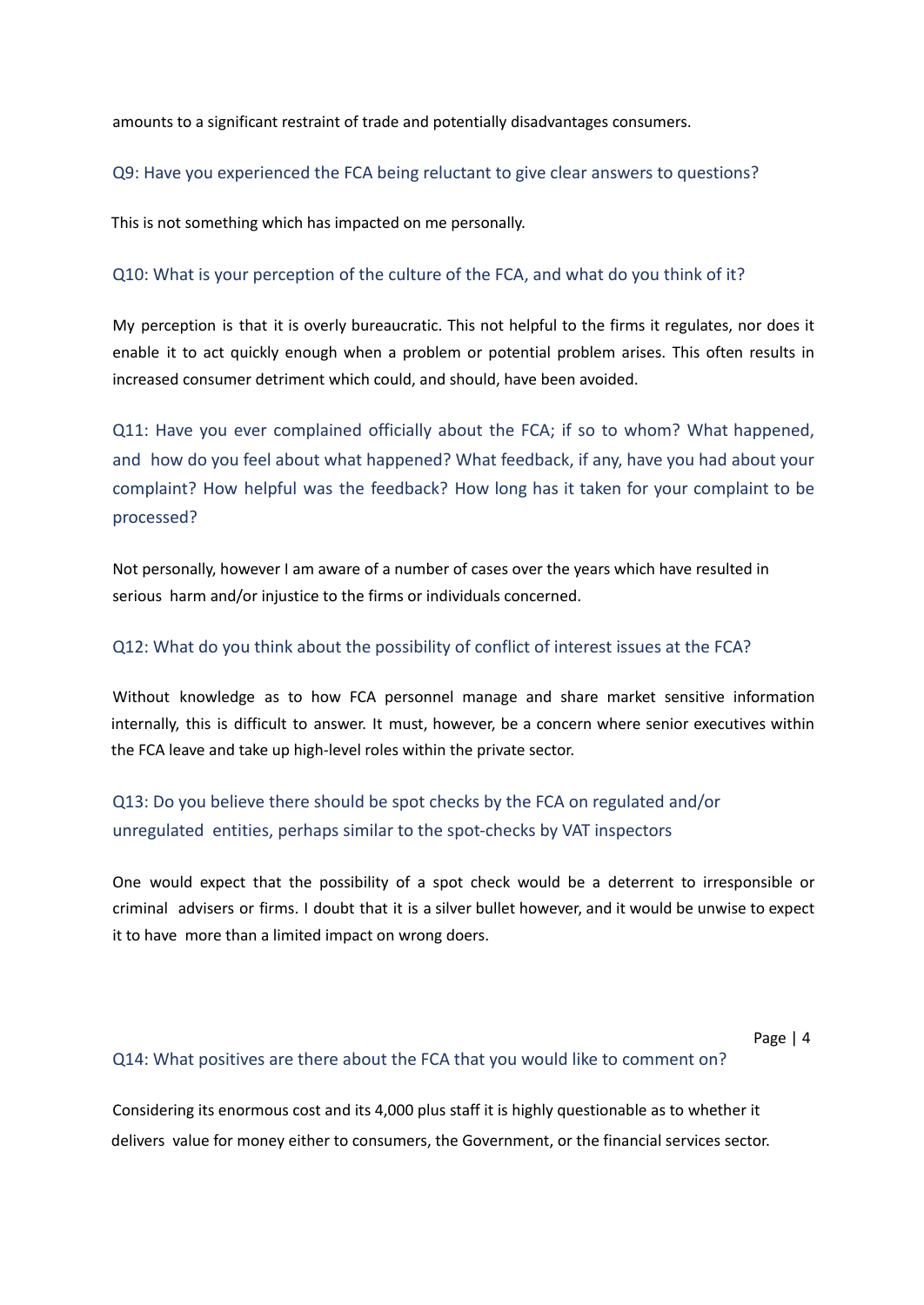## Q15: If you could change three things about the FCA, what would they be?

- 1) The grotesquely unfair funding method of the FSCS needs further reform.
- 2) Apply the SM&CR to Appointed Representatives.
- 3) Establish a small group of experienced financial services individuals, half from product providers and half from the advice sector, to risk assess every new financial product and advise the FCA of its potential for consumer detriment. The FCA could then regulate it appropriately.

# Q16: The FCA is undertaking a Transformation Project. Do you have any comments to make about that?

The Transformation Project, whilst centred around LCF, highlights systemic regulatory failures. Not counting the cost of the LCF review, or the cost for redress to be borne by the taxpayer, it is the damage to consumer confidence by the regulatory inadequacies and inaction in meeting its Statutory Objectives, which needs to be addressed.

The irony is the FCA regulates individual accountability within firms under SM&CR, but they themselves appear to be unable to identify any individuals accountable for this regulatory catastrophe. Deferral of discretionary pay awards demonstrates inadequate empathy to investors who have lost their life savings. This is a sad indictment of the culture of those responsible for establishing market standards.

It is too early to judge whether the right outcomes will be achieved by the Transformation Project, I sincerely hope it will, but I also hope it will be extended to include the Woodford saga.

#### Q17: Are there any other comments that you would like to make?

For a regulatory system to operate well and serve the interests of all stakeholders, it has to be proportionate to the different types of firms being regulated. It should also be simple to understand and implement, with regulatory supervision targeted at the risks within a firm.

#### Page | 5

I would urge every member of the APPG to read the FCA Handbook. It is complex and often a transcript of legislation without meaningful interpretation or basic guidance. It is produced for all types and sizes of firms, from FTSE 100 companies to sole proprietors. It is therefore wholly disproportionate for smaller firms. The number of individual advisers has reduced from a previous